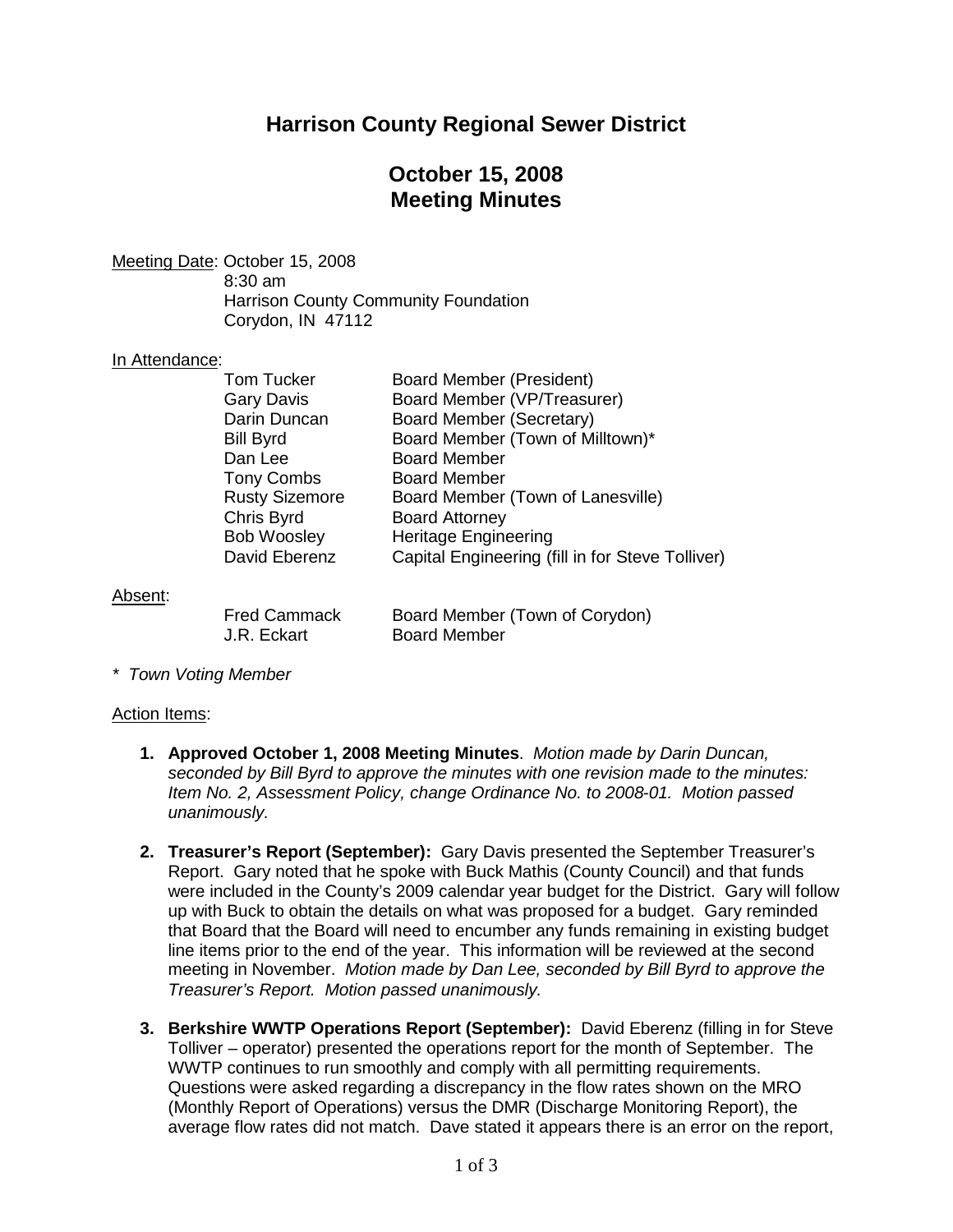he will follow up and have this corrected and new MRO and DMR reports sent out to all members. *Motion made by Darin Duncan, seconded by Gary Davis to approve the September report pending the corrections being made. Motion passed unanimously.*

Rusty Sizemore suggested that consideration be given to hauling the sludge to the Lanesville WWTP for processing. He felt this may be a way to save money on sludge removal at Berkshire. The Board directed David Eberenz to have Steve Tolliver follow up with Rusty immediately to discuss these costs and the potential for hauling sludge to the Lanesville WWTP. *A motion was made by Bill Byrd, seconded by Darin Duncan to have the District's WWTP Operator (Steve Tolliver) meet with Rusty Sizemore and attend the Lanesville Town Council Meeting to look into the costs of hauling sludge to the Lanesville WWTP for final processing and disposal. Motion passed unanimously*. The Lanesville Town Council Meetings are held on the second Tuesday of each month at Lanesville High School.

**4. Indian Creek Watershed Website Hosting:** Rob Huckaby informed the Board that the existing website needs bi-annual fees paid to allow the site to continue to run in it's current state. The current fee is \$30 every six (6) months. Discussion was held and it was decided that Bob Woosley and Rob Huckaby would meet to determine if other options exist to possibly host the site from the County's website. Bob and Rob will meet with Ralph Shoen (Auditor's office and administrator of County's website) to determine what options exist and the costs associated with each option.

### **5. Other Business:**

- **Invoices:** The Board approved the following invoices:
	- 1. Chris Byrd- \$162.50 Attendance at meetings, review of Open Door Law, and miscellaneous legal support.
	- 2. Heritage Engineering Invoice No. 15, \$2,250 (Projects Budget 0167- 310-3000.03): Review of Berkshire WWTP and tanks that Owner is proposing to give to District.
- **Development Plat:** Tom Tucker distributed a copy of a proposed amended plat of Midway Estates Subdivision. Tom asked that Heritage Engineering review the plat and provide any comments immediately.
- **November 5th Meeting Presentation on New Salisbury Service Area:** The Economic Development Corporation (County) and the Economic Development Committee (Chamber) have both indicated they are interested in attending a meeting with the District to learn more about what the District has accomplished thus far and the plans for moving forward in provided service to others. This meeting will be held on November  $5<sup>th</sup>$  at the District's regularly scheduled Board meeting time and place. Meeting invitations will be sent to the following: Economic Dev Corporation, Economic Dev Committee, River Hills, Business Owners in New Salisbury, and Planning and Zoning officials (the County Planner - Eric Wise, and the County Administrator - Terry Smith). Darin Duncan and Bob Woosley will work together to prepare a presentation. Darin will make the presentation with assistance from Bob and Steve Tolliver. A draft of the presentation will be sent to all Board members for review and comment prior to the meeting.